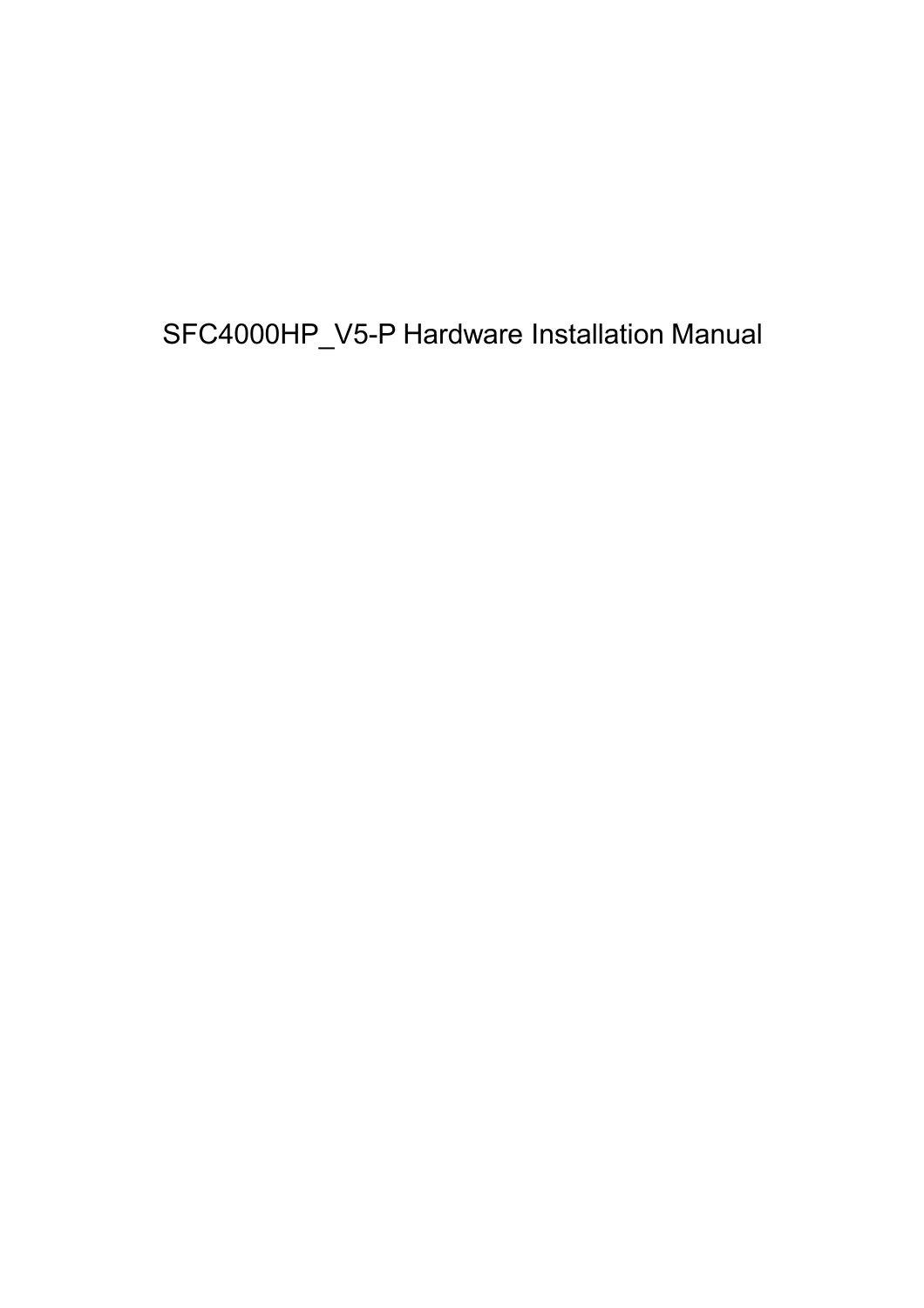# **Table of Contents**

| . 1       |  |
|-----------|--|
|           |  |
|           |  |
|           |  |
|           |  |
|           |  |
|           |  |
|           |  |
|           |  |
|           |  |
|           |  |
|           |  |
|           |  |
|           |  |
|           |  |
|           |  |
|           |  |
|           |  |
| <u>.9</u> |  |
|           |  |
|           |  |
|           |  |
|           |  |
|           |  |
|           |  |
|           |  |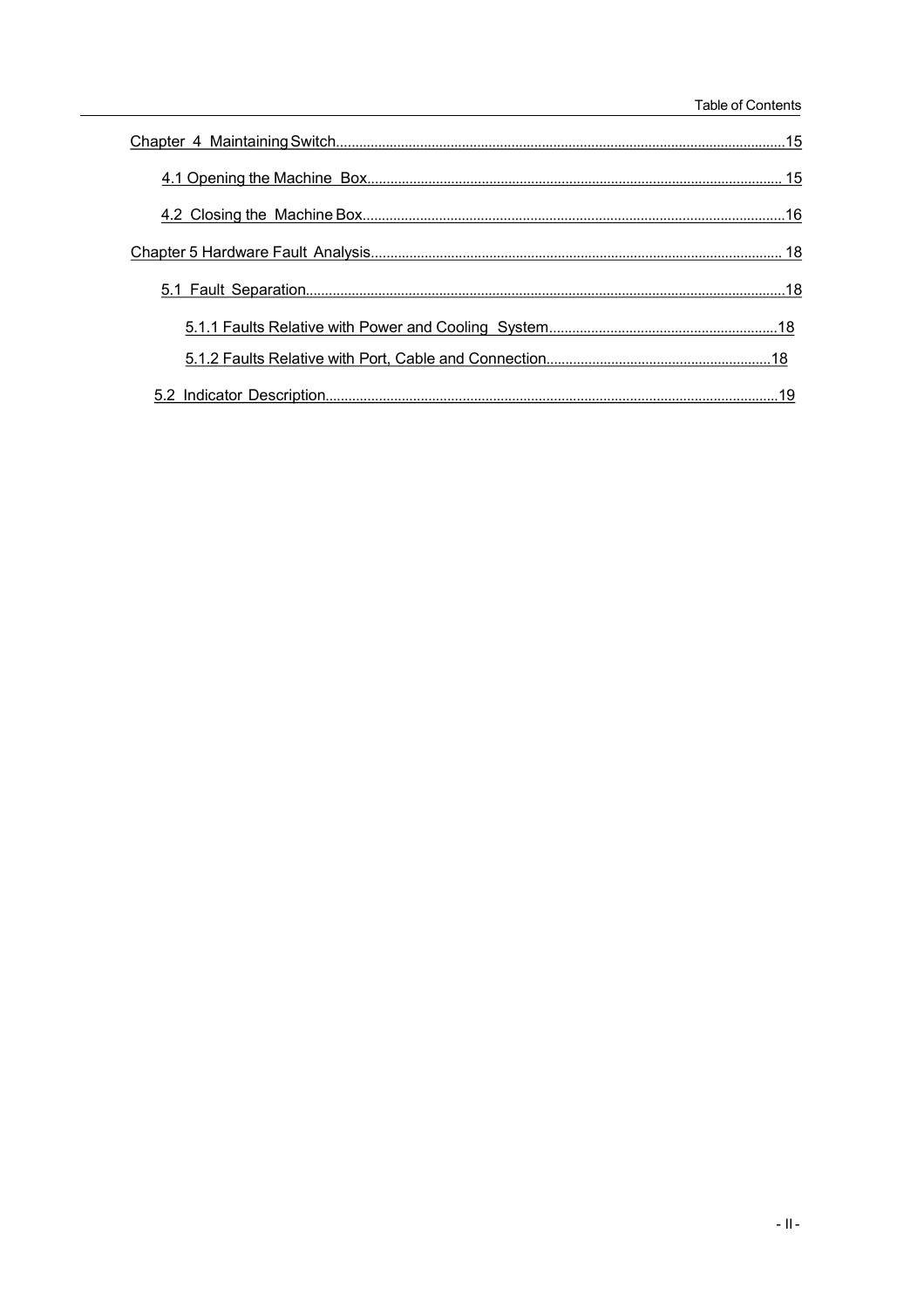# <span id="page-3-0"></span>**Chapter 1 SFC4000HP\_V5-P Introduction**

The section describes the characteristics and parameters of SFC4000HP\_V5-P and give s an overview of SFC4000HP\_V5-P.

# 1.1 Appearance Description for Standard Configuration

The built-in ports of SFC4000HP\_V5-P are: 24 gigabit TX ports and 4 Combo ports and 1 CLI. See table 1-1.

| Port          | Attribute                                     |
|---------------|-----------------------------------------------|
| 1000M TX port | RJ45 interface, with LINK/ACT/Speed indicator |
| Combo port    | Combo port, with LINK/ACT indicator           |
| CLI port      | A rate of 9600bps, RJ45 interface             |

|  | Table 1- 1 Attributes of the built-in port |  |
|--|--------------------------------------------|--|
|--|--------------------------------------------|--|

Besides, SFC4000HP\_V5-P switch has one grounding column and one power input at its back.



Figure 1- 1 Front template of the SFC4000HP\_V5-P switch

| 5-D ewitch |                          |                                             |                                                                                                                     |  |
|------------|--------------------------|---------------------------------------------|---------------------------------------------------------------------------------------------------------------------|--|
| No.        | Abbrev.                  | Name                                        | Description                                                                                                         |  |
|            | <b>PWR</b><br><b>SYS</b> | indicator<br>&<br>Power<br>System indicator | If the switch is powered on, the indicator<br>is on.<br>If the switch is started, the system<br>indicator flickers. |  |
| 2          | $1 - 24$                 | indicator<br>Link/Act<br><b>on</b>          | Always on in orange: 10/100M                                                                                        |  |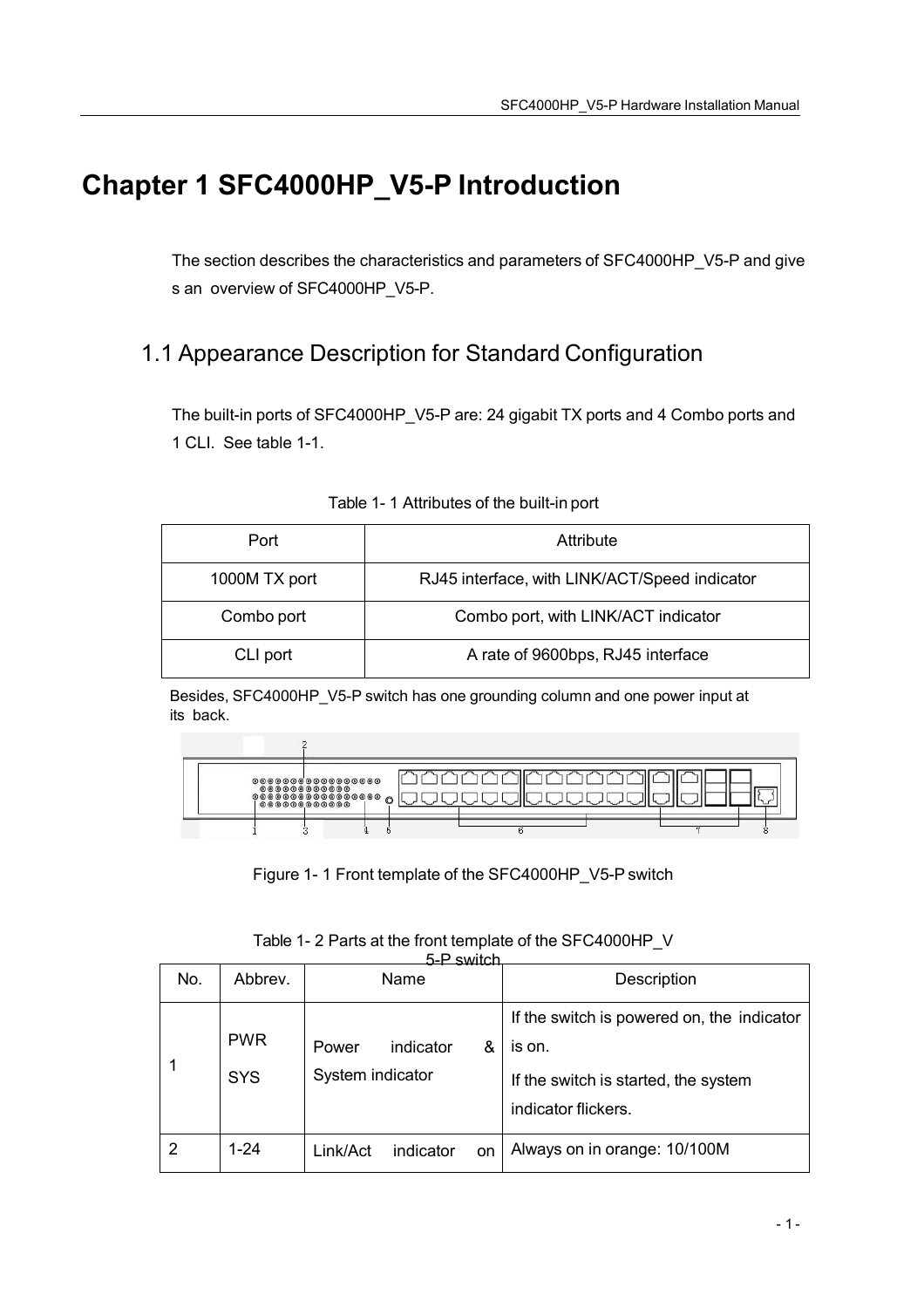|   |            | each port                                 | Always on in green: 1000M                                                                                             |  |
|---|------------|-------------------------------------------|-----------------------------------------------------------------------------------------------------------------------|--|
|   |            |                                           | Off: no signal transmission                                                                                           |  |
| 3 | <b>POE</b> | <b>POE</b> indicator                      | Always on in orange: PD is connected<br>and PoF works well                                                            |  |
|   |            |                                           | Off: PD is not connected and PoE does<br>not provided.                                                                |  |
|   | 25T/S-28   | Link/Act indicator on the                 | Always on in green: 1000M                                                                                             |  |
| 3 | T/S        | combo port                                | Off: no signal transmission                                                                                           |  |
| 4 | Reset      | Reset                                     | Keep the device powered on, press the<br>button "Reset" for 6s, and the system<br>will return to the default setting. |  |
| 5 | Combo      | Gigabit TX/SFP combo<br>ports 25T/S-28T/S | 4 combo ports                                                                                                         |  |
| 6 | <b>CLI</b> | Console port                              | It can be used to connect a computer or<br>a terminal for monitoring and configuring<br>the switch.                   |  |



Figure 1- 2 Back template of the SFC4000HP\_V5-P switch

Table 1- 3 Parts at the back template of the SFC4000HP\_V5-P switch

| No. | Abbrev | Name             | Description                 |
|-----|--------|------------------|-----------------------------|
|     |        | Grounding column | The grounding must be fine. |
| o   |        | AC power socket  | AC100 $\sim$ 240V           |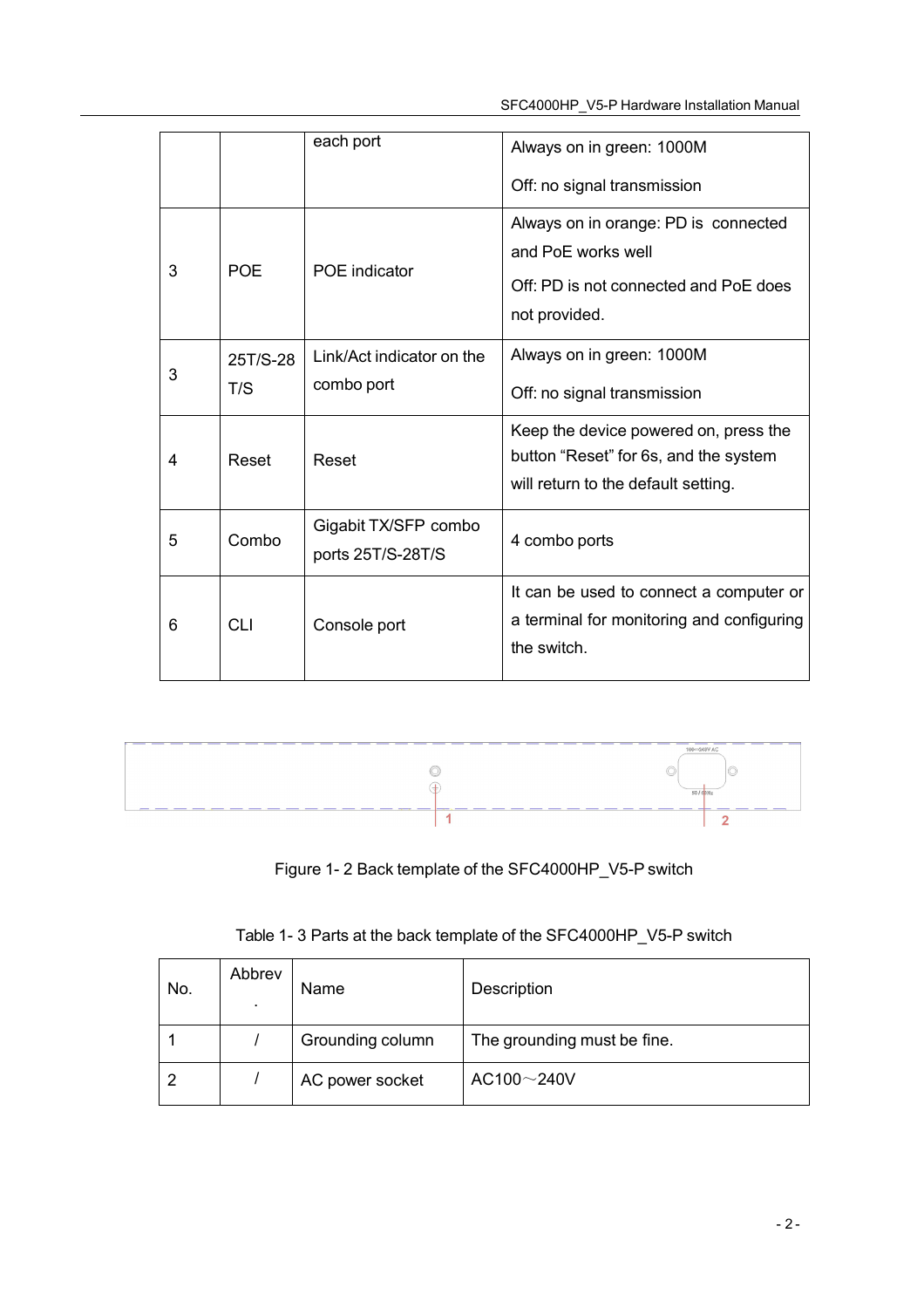# <span id="page-5-0"></span>1.2 SFC4000HP\_V5-P Systematic Characteristic Parameters

|                     | Memory                                   | Flash: 16M Bytes;                                       |
|---------------------|------------------------------------------|---------------------------------------------------------|
|                     |                                          | Memory: 128M Bytes;                                     |
|                     | Standard                                 | 24 gigabit TX ports;                                    |
|                     | configuration                            | 4 TX/SFP ports                                          |
|                     |                                          | 1 CLI port                                              |
|                     | Dimensions mm<br>$(W \times D \times H)$ | 440×208×44                                              |
| Hardware            | Operating                                | $0^{\circ}$ C ~45 $^{\circ}$ C; 10% ~90% non-condensing |
| characteris<br>tics | temperature/<br>humidity                 |                                                         |
|                     |                                          |                                                         |
|                     | Storage<br>temperature/                  | -40°C ~ 70°C; 5% ~ 90% non-condensing                   |
|                     | humidity                                 |                                                         |
|                     | Power                                    | input voltage: $AC100 \sim 240V$ ,                      |
|                     | characteristics                          | input frequency: $50\neg 60$ Hz                         |
|                     | Power                                    | 430W (Max)                                              |
|                     | consumption                              |                                                         |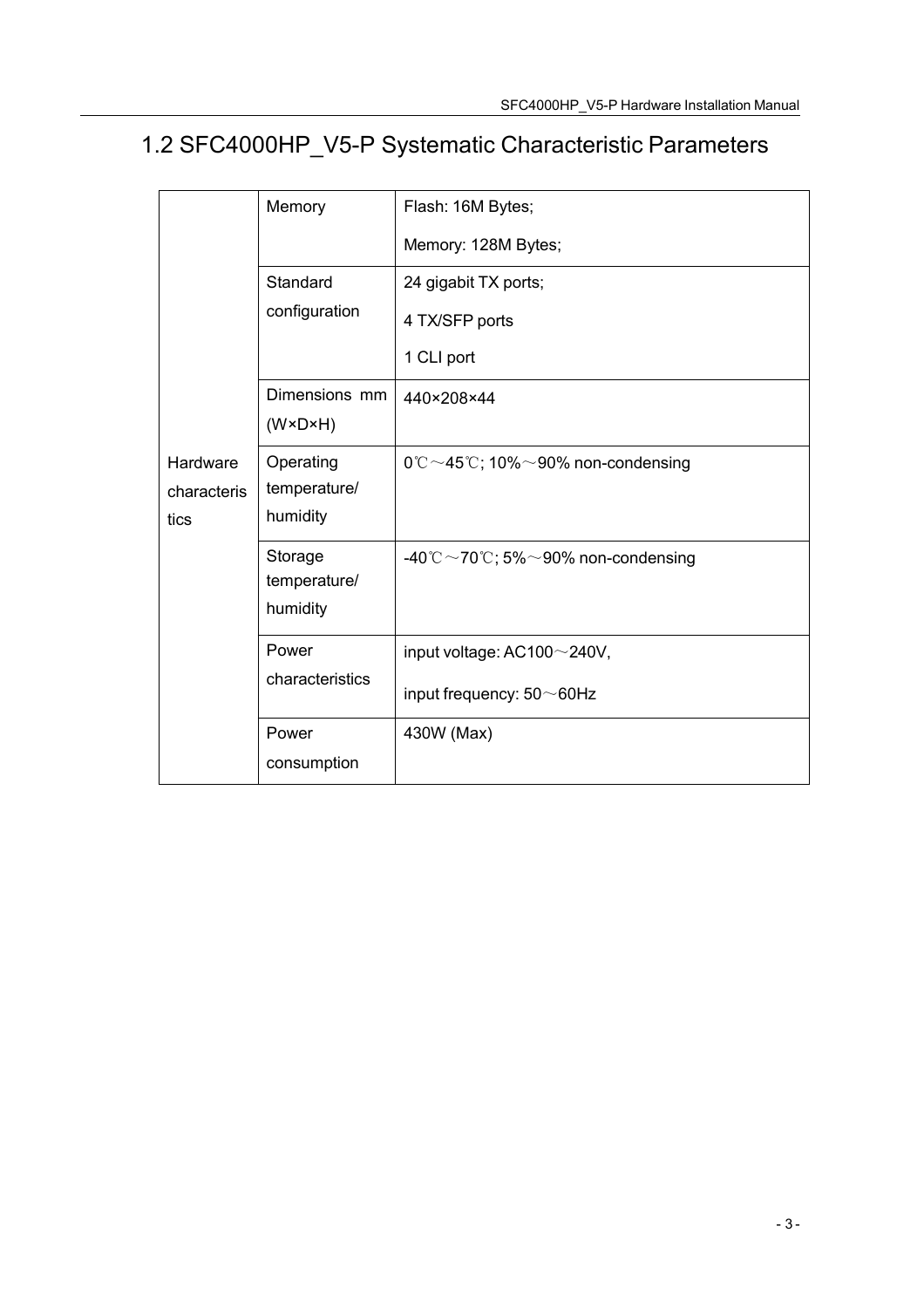# <span id="page-6-0"></span>**Chapter 2 Installation Preparation**

## 2.1 Caution of Usage

Similar to other electronic products, the semiconductor chip easily gets damaged if you power o n or off abruptly and frequently. To restart up the switch of SFC4000HP V5-P, you have to open t he power on-off after the power is cut down for three to five seconds.

Avoid severe collision or falling down from the height to protect the parts in the switch.

Do not insert the Ethernet plug into the console port (RJ45 8-line socket). Similarly, do not insert the console cable into the console port (RJ45 8-line socket).

#### **Note:**

1)When you plug or dial the power line, keep the power line horizontal with the power socket.

2)When the lifetime of our products ends, handle them according to national laws and regulati ons, or send these products to our company for collective processing.

## 2.2 Safety Advice

## 1. Safety Principles

- Keep dustless and clean during or after the installation.
- Put the cover at the safe place.
- Put tools at the right place where they are not easily falling down.
- Put on relatively tight clothes fasten the tie or scarf well and roll up the sleeve, avoiding stumbling the machine box.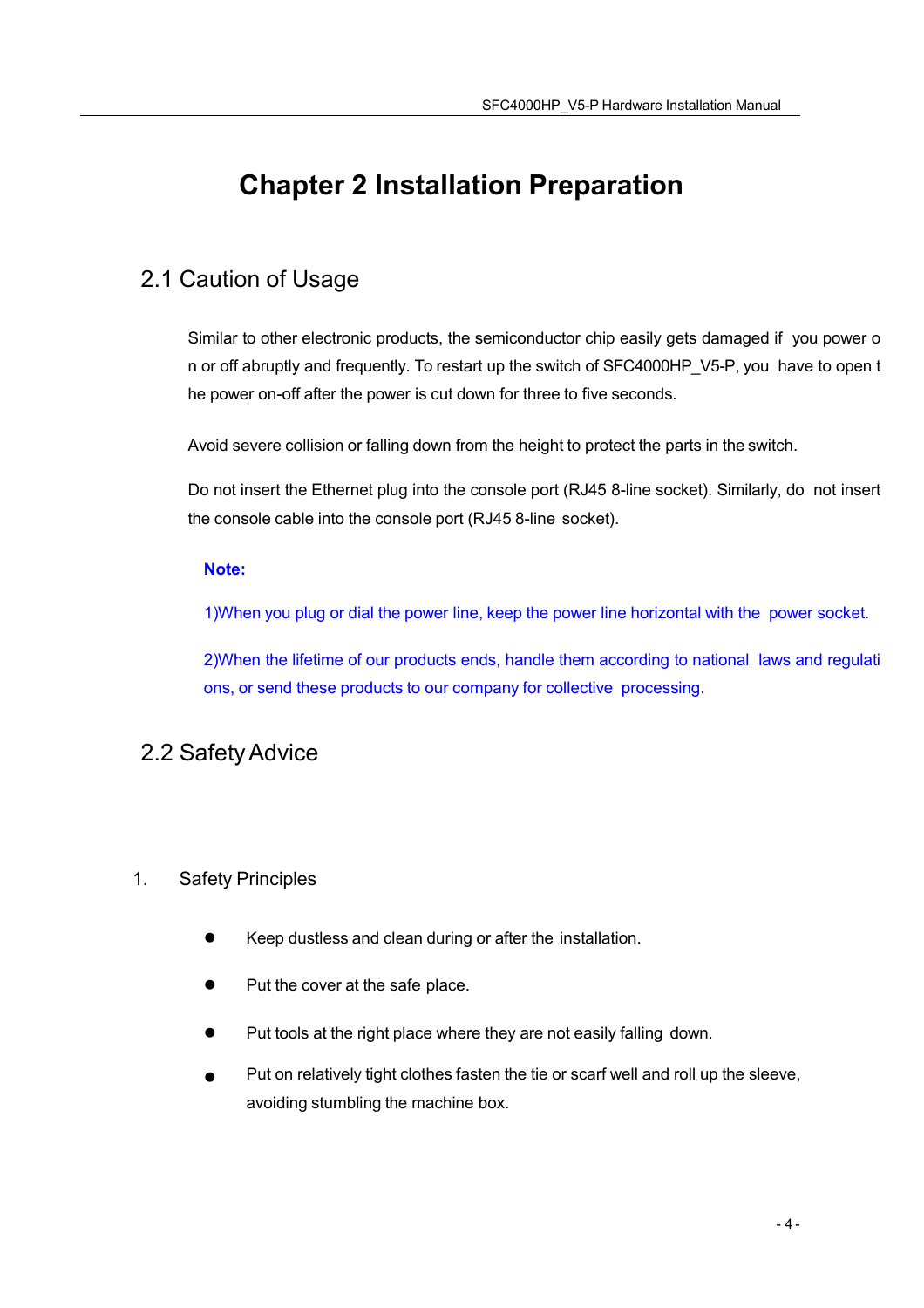- <span id="page-7-0"></span> Put on the protective glasses if the environment may cause damage to your eyes.
	- Avoid incorrect operations that may cause damage to human or devices.

#### 2. Safety Notices

The safety notices mentioned here means that improper operation may lead to bod y damage.

- Read the installation guide carefully before you operate the system.
- Only professionals are allowed to install or replace the switch.
- Pull out the AC power socket and close the direct-current power before opera ting on the machine box or working beside the power supply.
- The final configuration of products must comply with relative national laws an d regulations.
- 3. Safety Principles for Live Working

When you work under electricity, following the following principles:

- Put off ornaments, such as ring, necklace, watch and bracelet, before you op erate under live working. When metal articles connect the power to the groun d, short circuit happens and components may be damaged.
- Pull out the AC power socket and close the direct-current power before opera ting on the machine box or working beside the power supply.
- When the power is on, do not touch the power.
- Correctly connect the device and the power socket.
- Only professionals are allowed to operate and maintain the device.
- Read the installation guide carefully before the system is powered on.

**Note:**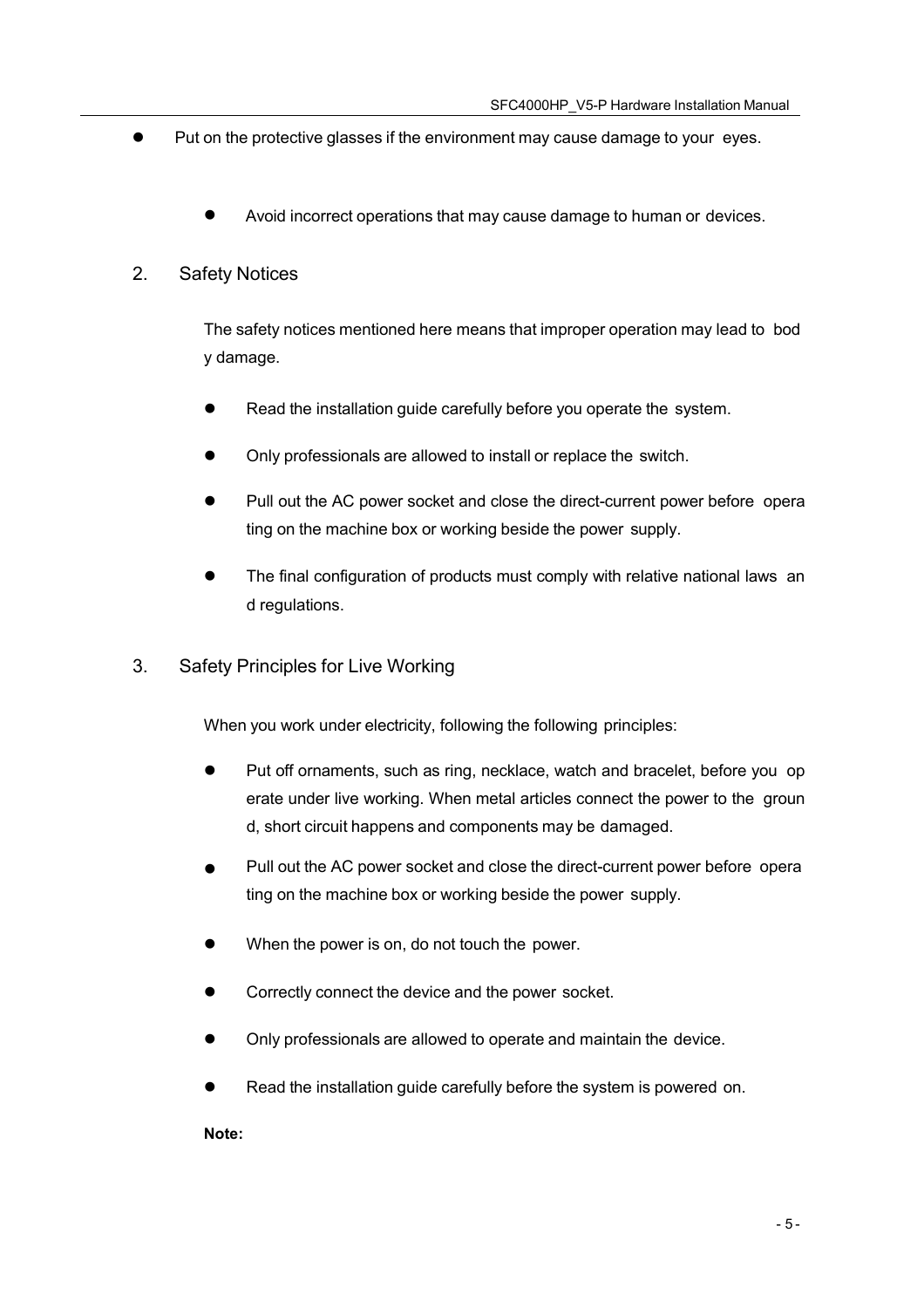<span id="page-8-0"></span>1)Check potential dangers, such as the humid floor, ungrounded extensible power line and ta tty power line.

2)Install the emergent on-off at the working room for turning off the power when trouble happ ens.

3)Turn off the power on-off of the switch and plug off the power line before installing or uninst alling the machine box or working beside the power.

4) Do not work alone if potential dangers exist.

5) Cut off the power before checkout.

6) If trouble happens, take the following measures:

A. Cut off the system's power.

B. Alarm.

C.Take proper measures to help persons who are hit by the disaster. Artificial respiration is n eeded if necessary.

D. Seek for medical help, or judge the loss and seek for available help.

## 2.2.4 Electrostatic Discharge Damage Prevention

Electrostatic discharge may damage devices and circuits. Improper treatment may cause the s witch to malfunction completely or discontinuously.

Move or locate the devices according to the measures of electrostatic discharge prevention, en suring the machine box connects the ground. Another measure is to wear the static-proof hand ring. If there is no hand ring, use the metal clip with the metal cable to clip the unpainted metal part of the machine box. In this case, the static is discharged to the ground through the metal c able of the clip. You can also discharge the static to the ground through your body.

# 2.3 Requirements for Common Locations

This part describes the requirements for the installation locations.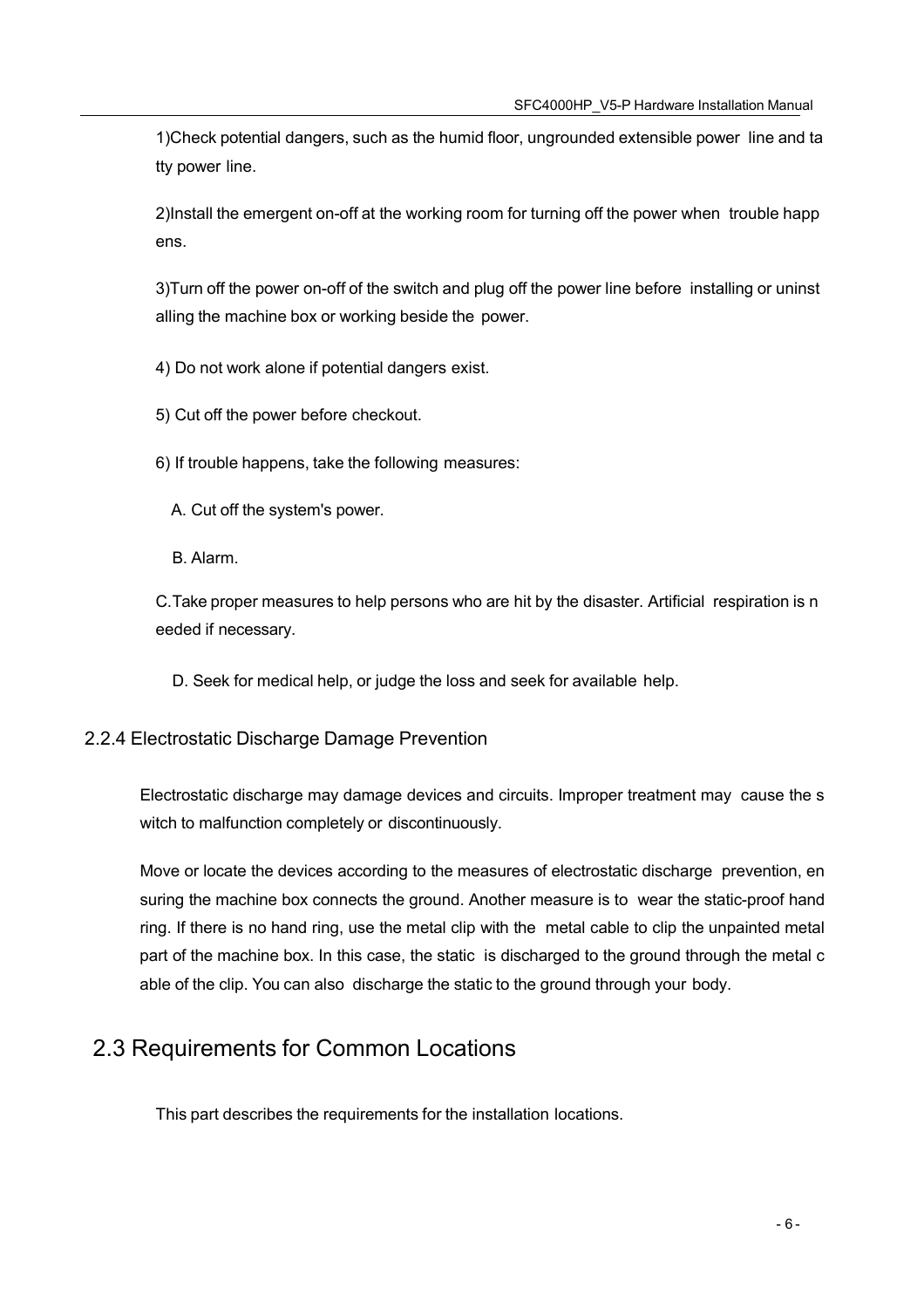### <span id="page-9-0"></span>1. Environment

The switch can be installed on the desk or the cabinet. The location of the machine bo x, cabinet planning and indoor cabling are very important for normal system ' s func tion. Short distance between devices, bad ventilation and untouchable control plate wi ll cause maintenance problems, systematic faulty and breakdown.

For location planning and device locating, refer to section 2.3.2 " Location Configur ation Prevention".

## 2. Location Configuration Prevention

The following preventive measures assist you to design the proper environment for the switch.

- Make sure that the workshop is well-ventilated, the heat of electrical devices i s well-discharged and sufficient air circulation is provided for device cooling.
- Avoid to damage devices by following the electrostatic discharge prevention procedure.
- Put the machine box at the place where cool air can blow off the heat inside t he machine box. Make sure the machine box is sealed because the opened machine box will reverse the cool air flow.

## 3. Cabinet Configuration

The following content assists you to make a proper cabinet configuration:

- Each device on the cabinet gives off heat when it runs. Therefore, the sealed cabinet must have the heat-discharge outlet and the cooling fan. Do not put t he devices too close, avoiding bad ventilation.
- When you install the machine box at the open cabinet, prevent the frame of th e cabinet from blocking the airway of the machine box.
- Ensure that nice ventilation is provided for the devices installed at the bottom of the cabinet.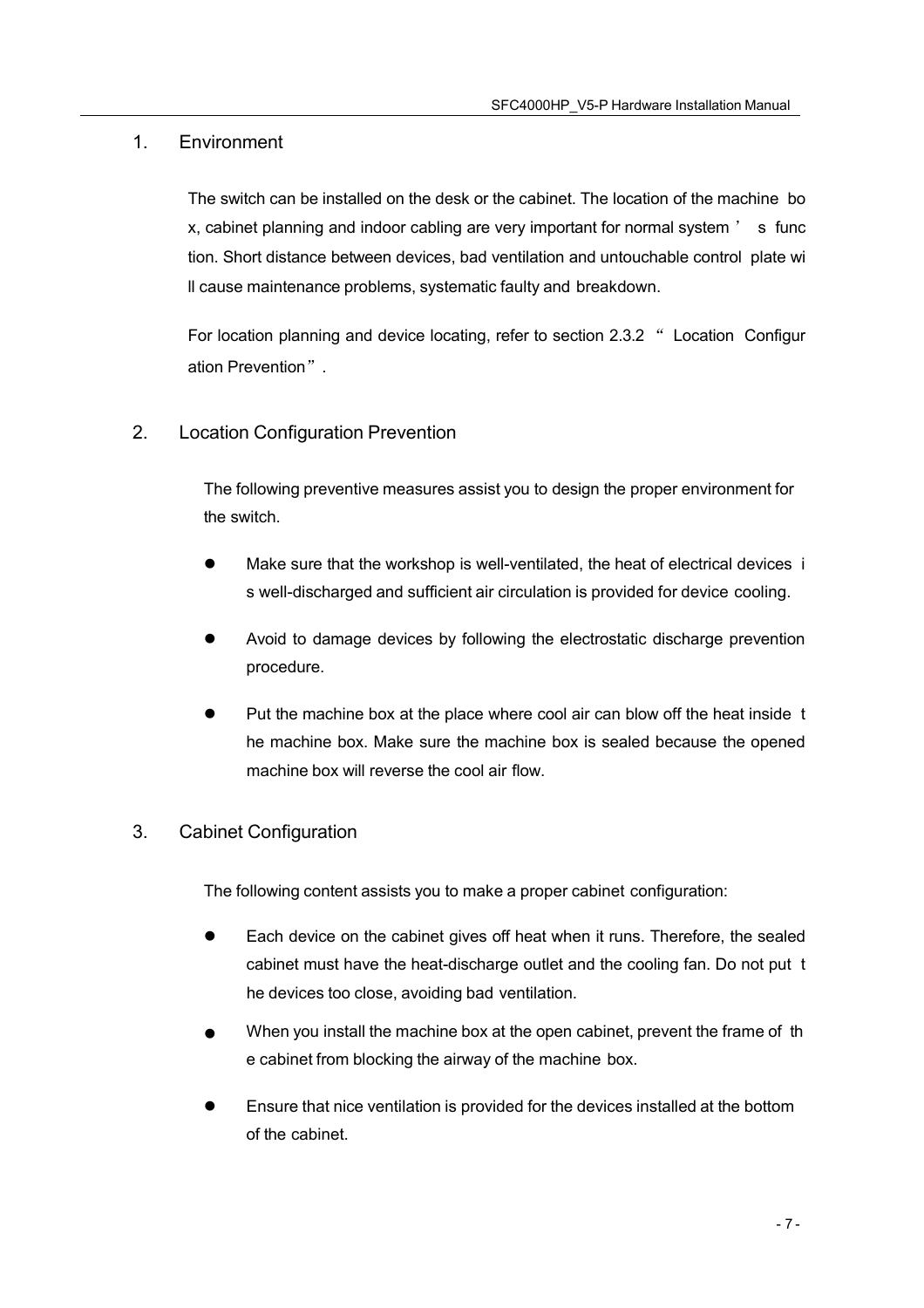<span id="page-10-0"></span>• The clapboard separates exhaust gas and inflow air, and boost cool air to flow in the machine box. The best location of the clapboard is decided by the air flow mode in the machine box, which can be obtained through different location tests.

## 2.3.4 Power Requirements

Make sure that the power supply has nice grounding and the power at the input side of the swit ch is reliable. The voltage control can be installed if necessary. At least a 240 V, 10A fuse or a breaker is provided in the phase line if you prepare the short-circuit preve ntion measures for a building.

#### **Caution:**

If the power supply system does not have good grounding, or the input power disturbs too muc h and excessive pulses exist, the error code rate of communication devices increases and eve n the hardware system will be damaged.

## 4. Installation Tools and Device

The tools and devices to install the SFC4000HP\_V5-P switch are not provided by the SFC4000 HP\_V5-P switch. You yourself need to prepare them. The following are the tools and devices needed for the typical installation of the SFC4000HP\_V5-P switch:

- **Screwdriver**
- Static armguard
- Bolt
- Ethernet cable
- Other Ethernet terminal devices
- Control terminal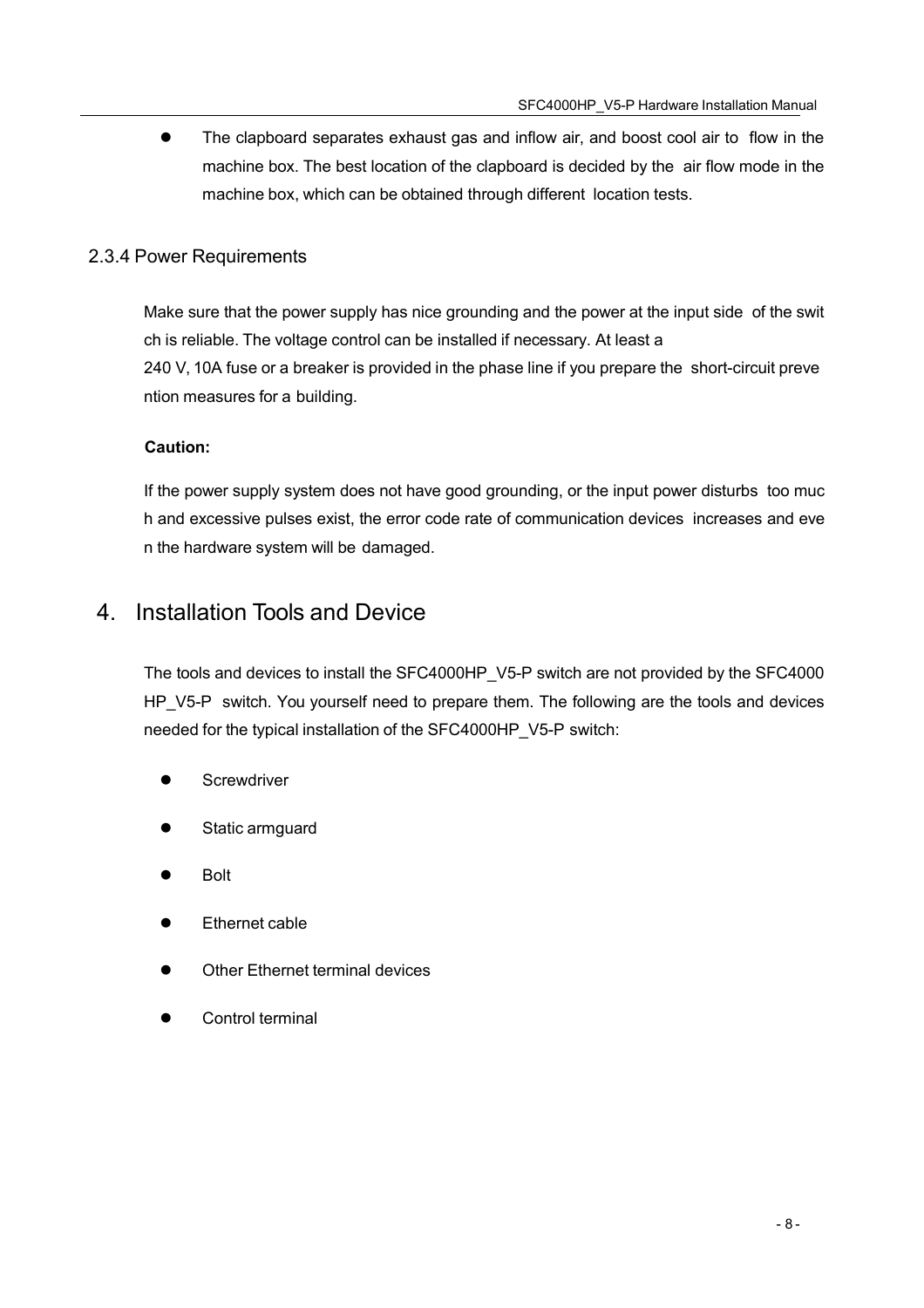# <span id="page-11-0"></span>**Chapter 3 Installing the SFC4000HP\_V5 -P Switch**

**Caution:**

Only professionals are allowed to install or replace the devices.

3.1 Installation Flow of SFC4000HP\_V5-P



2. Installing the Machine Box of the Switch

The installation of the machine box has two modes:

- **•** Installing the machine box on the desk
- Installing the machine box on the cabinet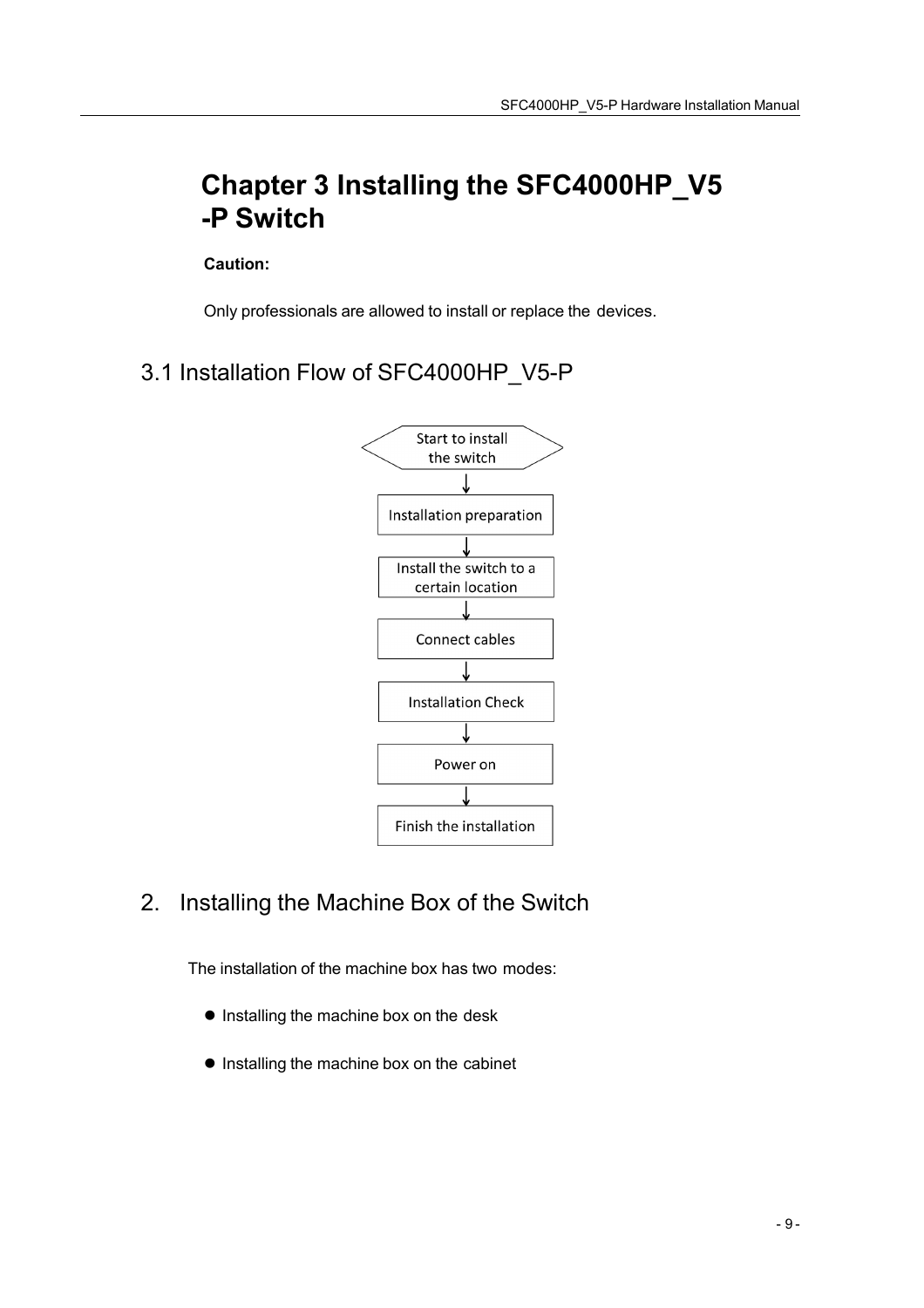<span id="page-12-0"></span>1. Installing the Machine Box on the Desk

The SFC4000HP V5-P switch can be directly put on the smooth and safe desk.

**Note:**

Do not put things weighing 4.5 kg or over 4.5 kg on the top of the switch.

2. Installing the Machine Box on the Cabinet

The machine box of the switch is fixed on the cabinet through the brackets. When you fix the br ackets, the front template of the switch faces forward. The detailed operations are shown in Fig ure 3-1.



Figure 3- 1 Fixing the machine box of the switch

After the brackets are installed, install the switch on the cabinet. See Figure 3-2.



Figure 3- 2 Installing the switch on the cabinet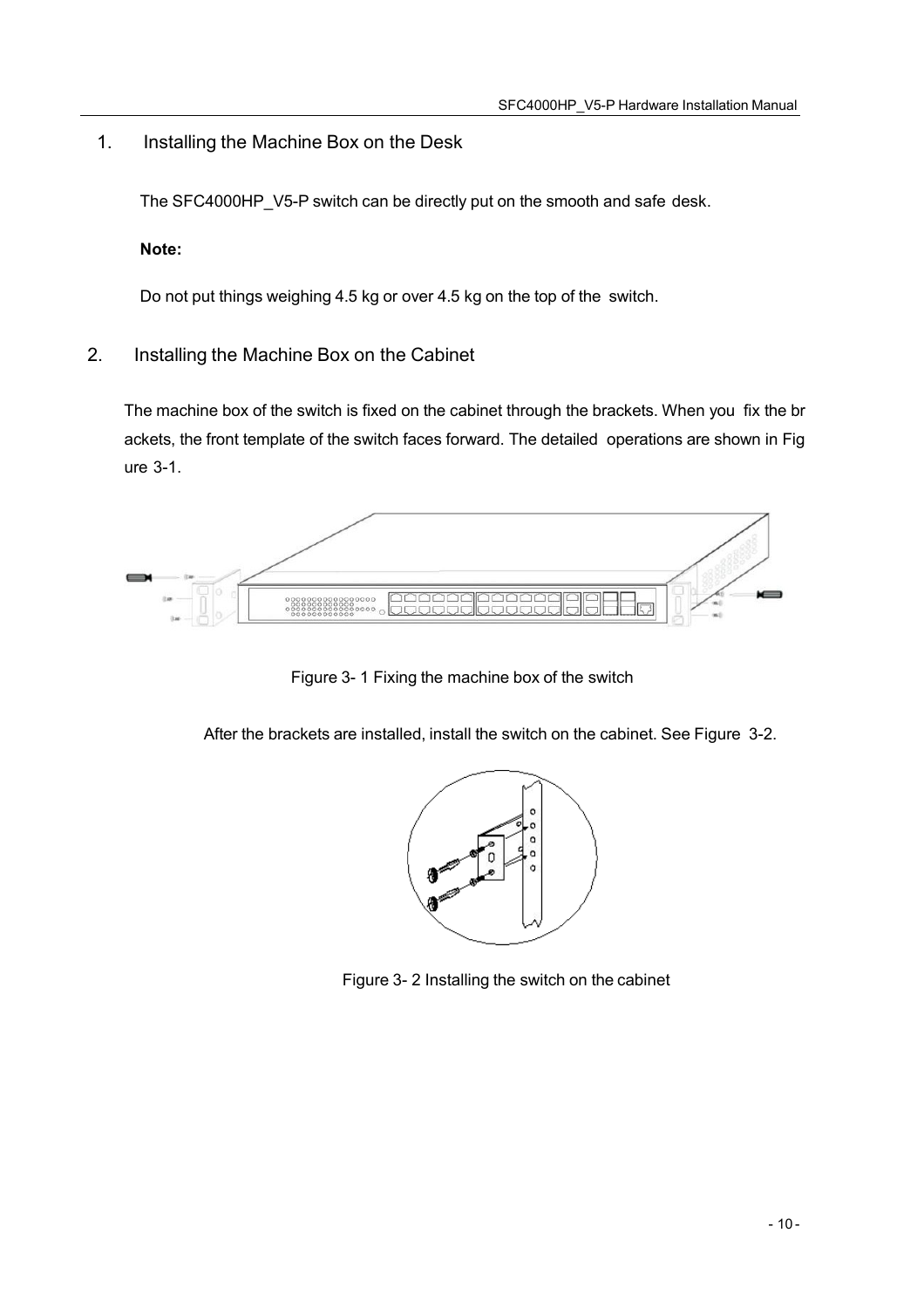## <span id="page-13-0"></span>3. Connecting the Ports

## 1. Connecting the Console Port

The switch of SFC4000HP\_V5-P has a console port.

The rate of the console port is 9600bps. It has a standard RJ45 plug. After you conne ct the console port to the serial port of PC through a console cable, you can configure and monitor the switch of SFC4000HP V5-P by running the terminal emulation softwa re, such as super Windows terminal. The cable is provided according to the host. The communication parameters of the terminal serial port can be set to a rate of 9600bps, eight data bits, one stop bit, no sum check bit and traffic control.

The RJ45 connector of the console port is shown in Figure 3-3. The RJ45 plug corres ponds to the RJ45 socket, whose pins can be aligned from left to right with the value f rom 1 to 8.



Figure 3-3 RJ-45 connector of the console port



Figure 3-4 Connecting the Console port and the PC of the SFC4000HP\_V5 -P switch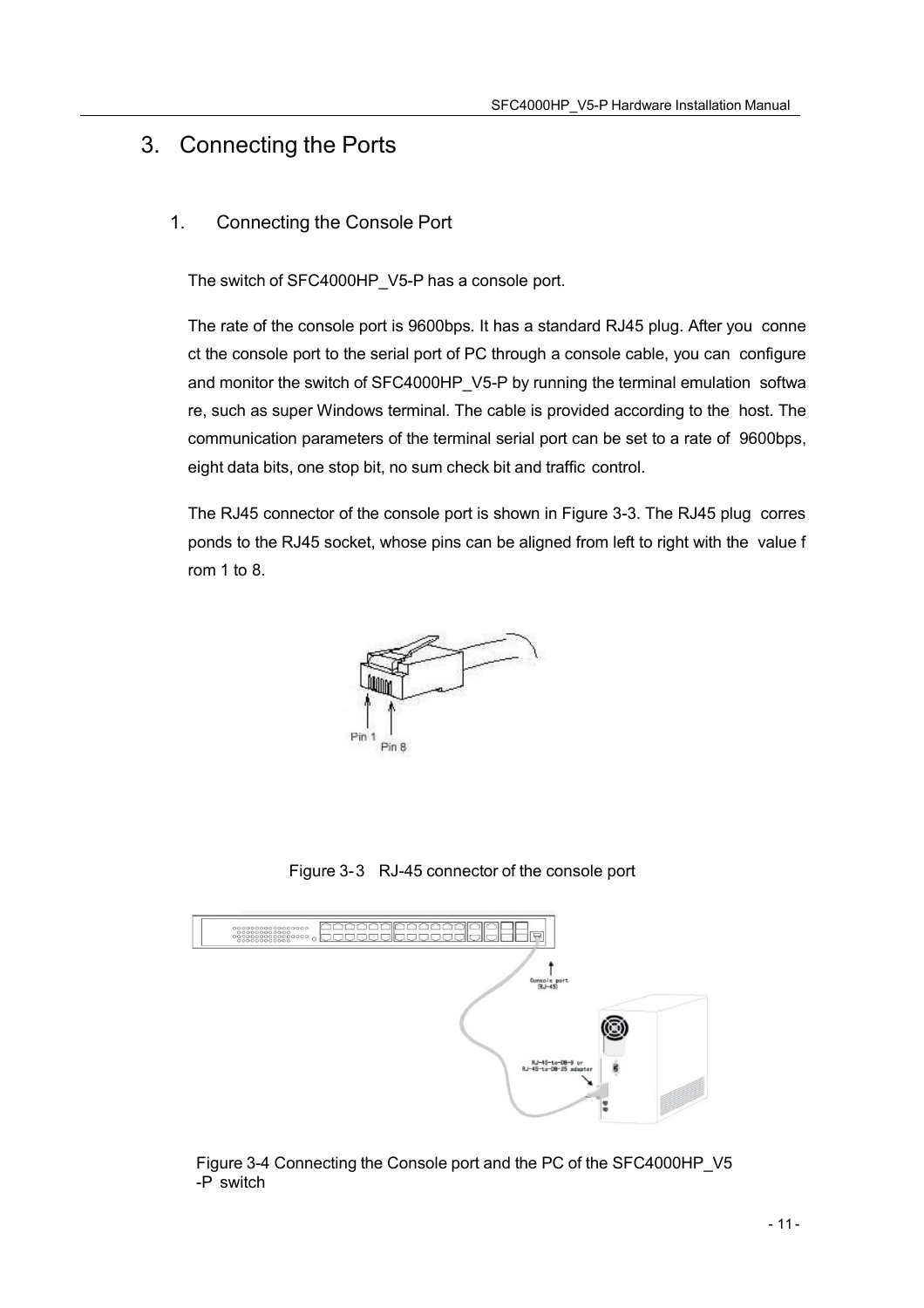| NO. | Name       | Remarks    |
|-----|------------|------------|
| 6   | <b>RXD</b> | Input      |
| 3   | <b>TXD</b> | Output     |
| 4,5 | SG         | <b>GND</b> |

<span id="page-14-0"></span>Table 3- 1 Pins of the console port

#### **Note:**

The console port of SFC4000HP\_V5-P does not support traffic control. Therefore, you must set the option data traffic control to none when you configure the switch with the super terminal. Otherwise, the single-pass problem will arise on the super terminal.

The cable is used to connect the console port of the SFC4000HP\_V5-P switch and the outside console terminal device. One end of the cable is a 8-pin RJ45 plug and the ot her end is a 9-hole plug (DB9). The RJ45 plug is put into the socket of the console por t on the SFC4000HP\_V5-P switch. The inner line connection in the cable is shown in f igure 3-5. The console cable is numbered as RLC0301.

## 3.3.2 Connecting GSFP ports

SFC4000HP\_V5-P provides 4 gigabit GSFP ports and their corresponding indicators a re 25S~28S. The ports can connect other GSFP modules through the fiber to other E thernet terminal devices.



Figure 3-5 Connecting the 1000M Base-TX port and other Ethernet terminals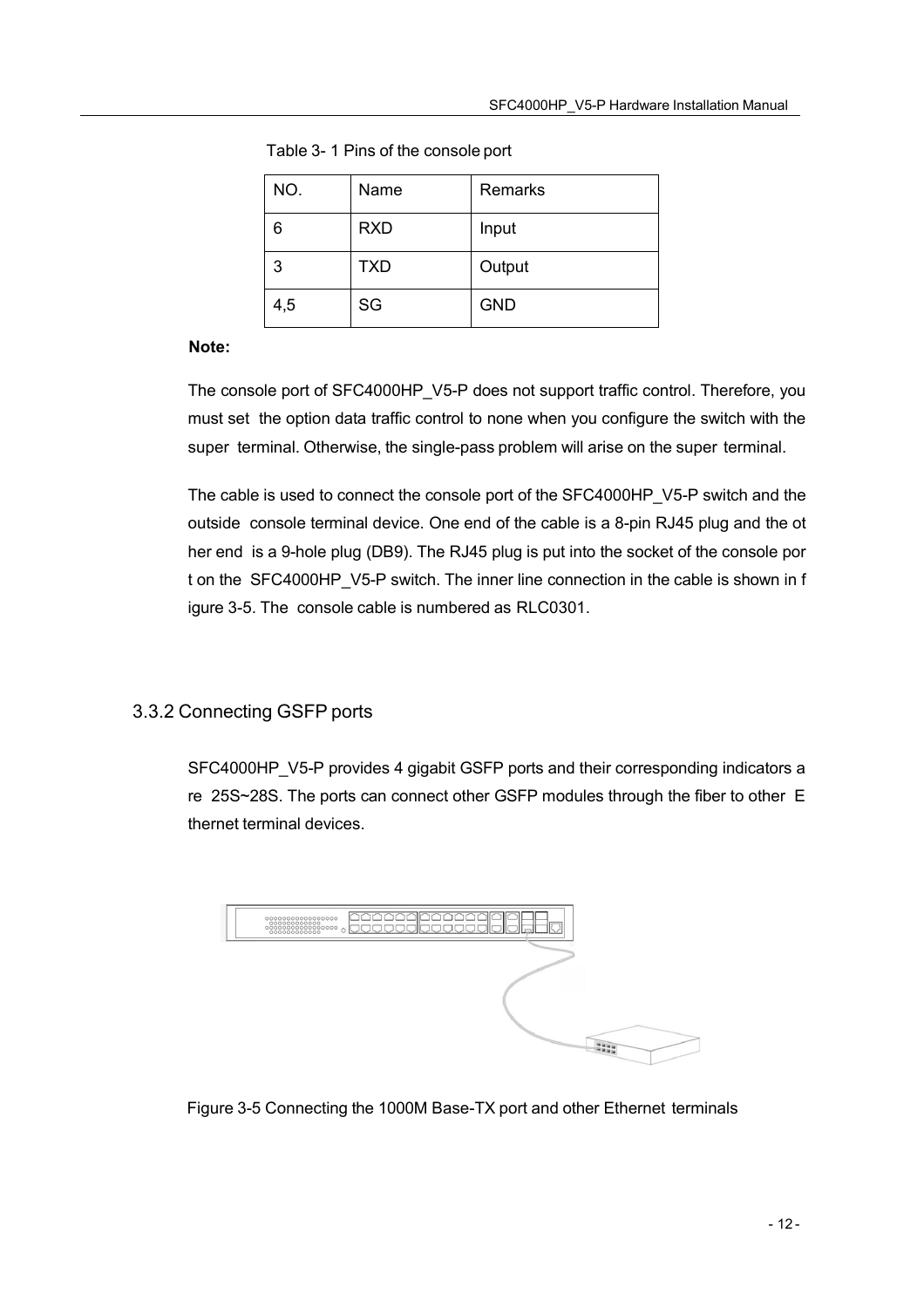## <span id="page-15-0"></span>3.3.3 Connecting Ethernet TX Ports

The SFC4000HP\_V5-P switch has 24 10/100/1000Base-T ports and their correspondi ng indicators 1 to 24, used for indicating the state of port Link/ACT/Speed. To use the electrical port, you can connect the electrical port and other Ethernet devices with the direct-through or cross cable through the UTP port. In this case, the corresponding op tical port cannot be used. The numbering order of the pins in the UTP port is the same as the console port.



Figure 3-6 RJ-45 connector of the console port

Because 24 10/100/1000 Base-T ports of SFC4000HP\_V5-P support the MDI/MDIX a uto-identification of the cable, SFC4000HP\_V5-P can adopt five classes of direct-thro ugh/cross network cables when it connects other Ethernet terminals.





Table 3-3 Definition of the pins of the gigabit RJ45 port

| ۷U. | Pin name | Remarks |
|-----|----------|---------|
|-----|----------|---------|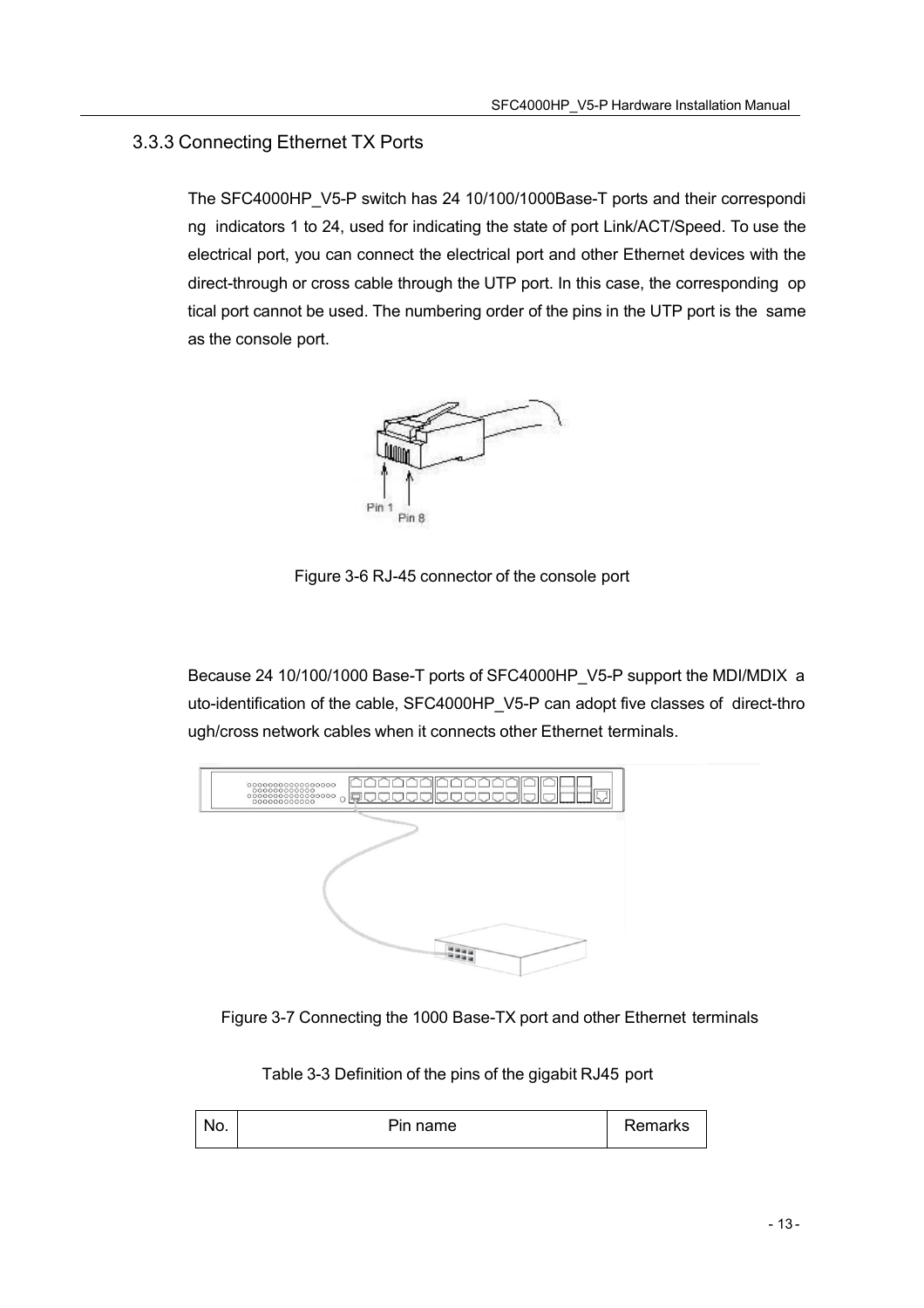<span id="page-16-0"></span>

| 1              | Sending/receiving the normal phase of data 0  | TP0+              |
|----------------|-----------------------------------------------|-------------------|
| $\overline{2}$ | Sending/receiving the paraphase of the data 0 | TP <sub>0</sub> - |
| 3              | Sending/receiving the normal phase of data 1  | $TP1+$            |
| $\overline{4}$ | Sending/receiving the normal phase of data 2  | $TP2+$            |
| 6              | Sending/receiving the paraphase of the data 2 | TP2-              |
| 5              | Sending/receiving the paraphase of the data 1 | <b>TP1-</b>       |
| $\overline{7}$ | Sending/receiving the normal phase of data 3  | $TP3+$            |
| 8              | Sending/receiving the paraphase of the data 3 | TP3-              |
|                |                                               |                   |

The direct-through or cross network cable has the function of auto-identification, so the five classes of direct-through/cross network cables can be used to connect other Ethernet devices.

## 4. Checking after Installation

Before electrically starting up the switch, perform the following checkups after the swit ch is installed:

- If the switch is installed on the cabinet, check whether the installation point be tween the cabinet and the switch is strong. If the switch is installed on the des k, check whether there is enough space for the switch to discharge its heat a nd whether the desk is stable.
- Check whether the connected power meets the power requirements of the sw itch.
- Check whether the grounding line is correctly connected.
- Check whether the switch is correctly connected to other terminal devices.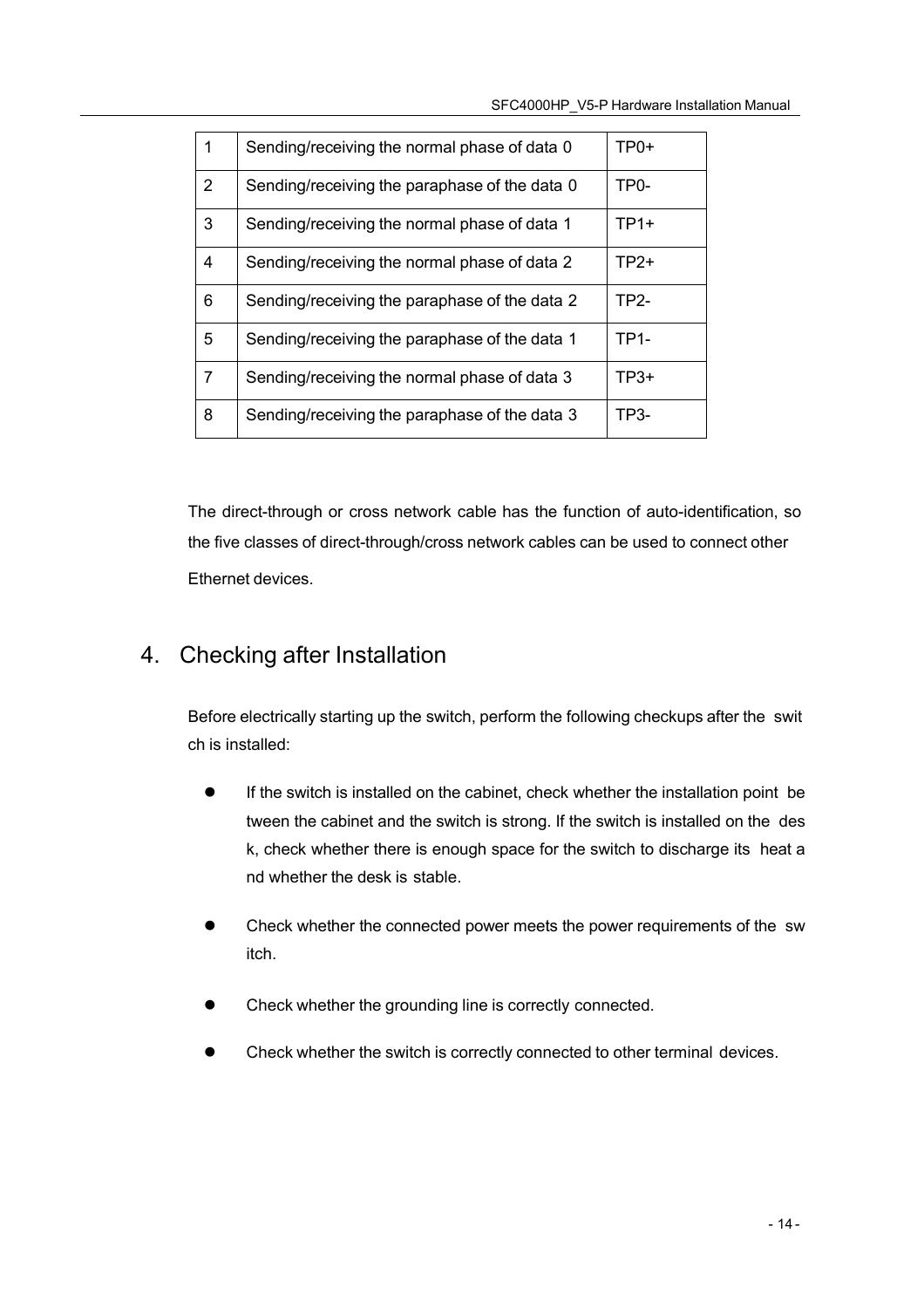# <span id="page-17-0"></span>**Chapter 4 Maintaining Switch**

### **Caution:**

- 1) Before opening the machine box, make sure that you have released the static you carried and then turn off the power on-off of the switch. Before operating any step in Appendix B, read the section "**Safety Advice**".
- 2) Before performing operations beside the power supply or on the machine box, turn off the power on-off and plug out the power cable.

## 1. Opening the Machine Box

This section describes how to open the cover of the switch, required tools and operati on methods.

#### **Caution:**

When the power cable still connects the power supply, do not touch it.

When you open the cover the switch, you may use the following tools:

- Crossed screwdriver
- Static armguard

Perform the following steps to open the cover of the switch:

- (1) Turn off the power on-off of the switch.
- (2) Plug out all cables connected the back of the switch.
- (3) Take out the bolt from the machine box with the screwdriver.

#### **Note:**

The machine box comprises of two parts: cover and bottom.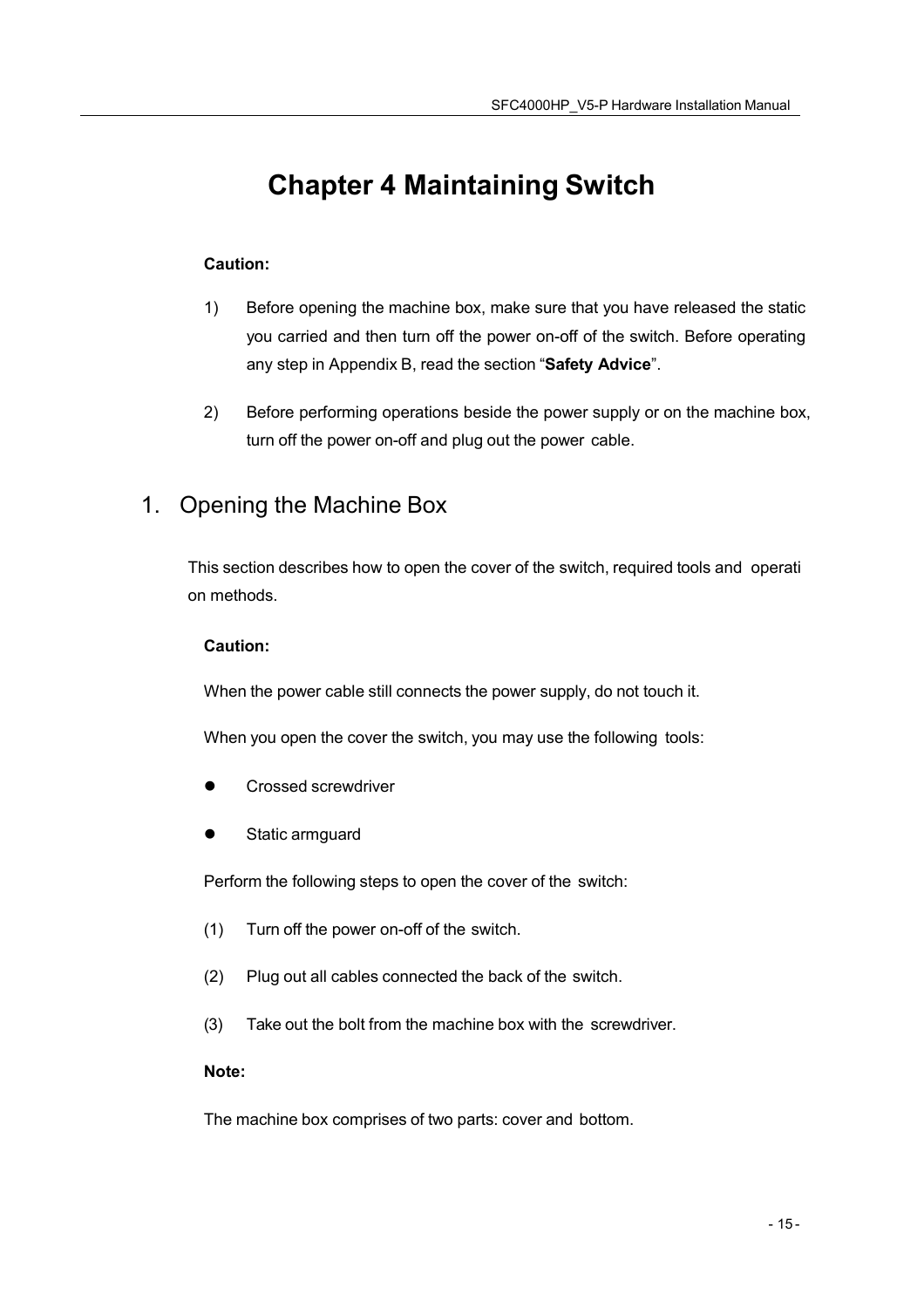<span id="page-18-0"></span>(4) Open the cover by holding two sides of the cover towards the direction of the arrow ke y shown in the following figure:



(5) When the cover is opened, put it aside. The mainboard of the system appear s.

#### **Note:**

After taking off the cover, put it horizontally and avoid it to be crushed or collided. Ot herwise, the machine box is hard to install.

## 2. Closing the Machine Box

The section mainly describes how to put the cover and close the machine box. Do as follows:

 $(1)$  Put them well according to their locations and joint them together along their sides. See the following figure.



(2) When the cover and the bottom are closely tied, let the cover slide the slot of the fro nt template at the bottom.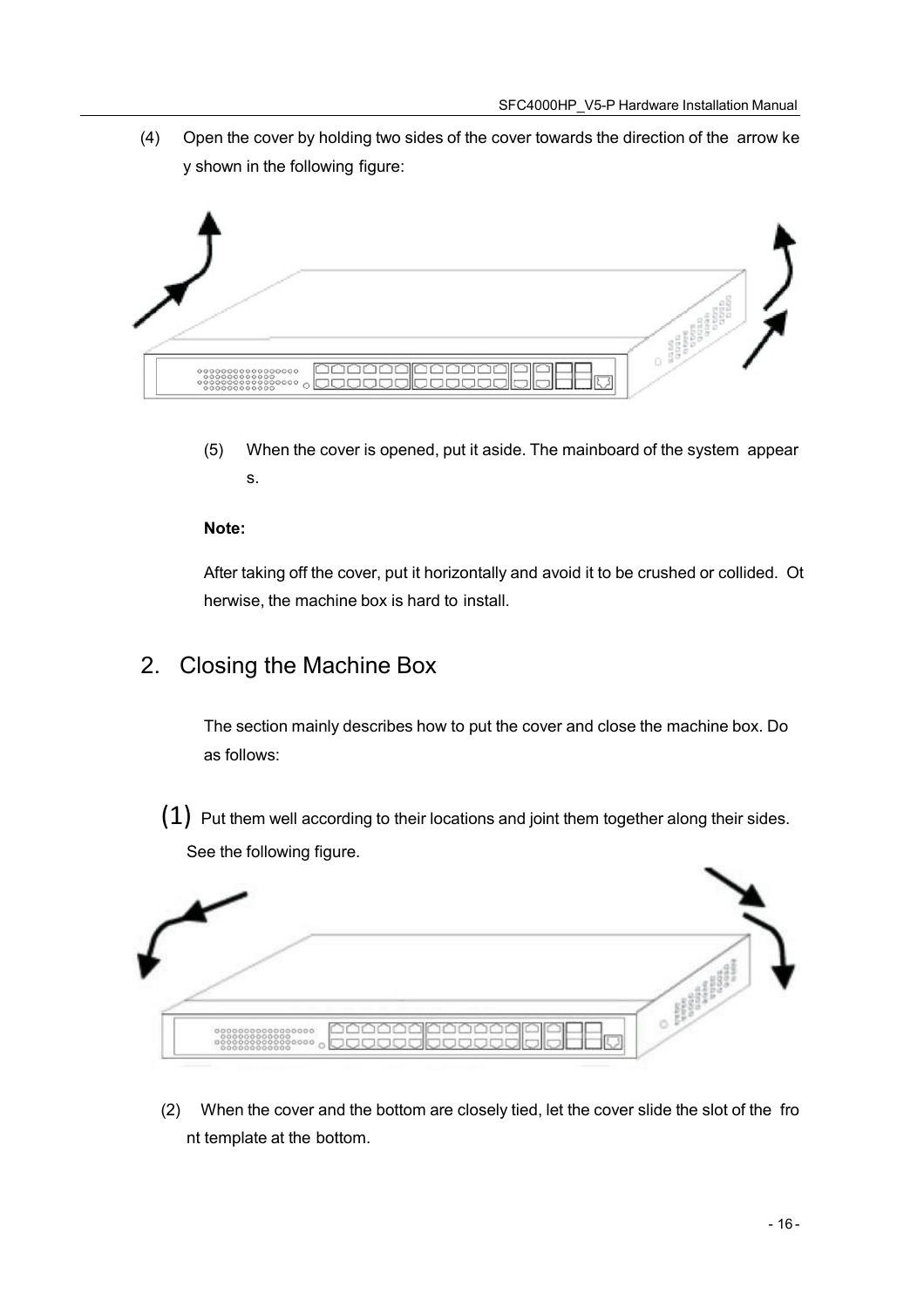- (3) Nail the bolt and screw it tightly with the screwdriver.
- (4) Reinstall the switch on the cabinet or the desk.
- (5) Reconnect all cables of the switch.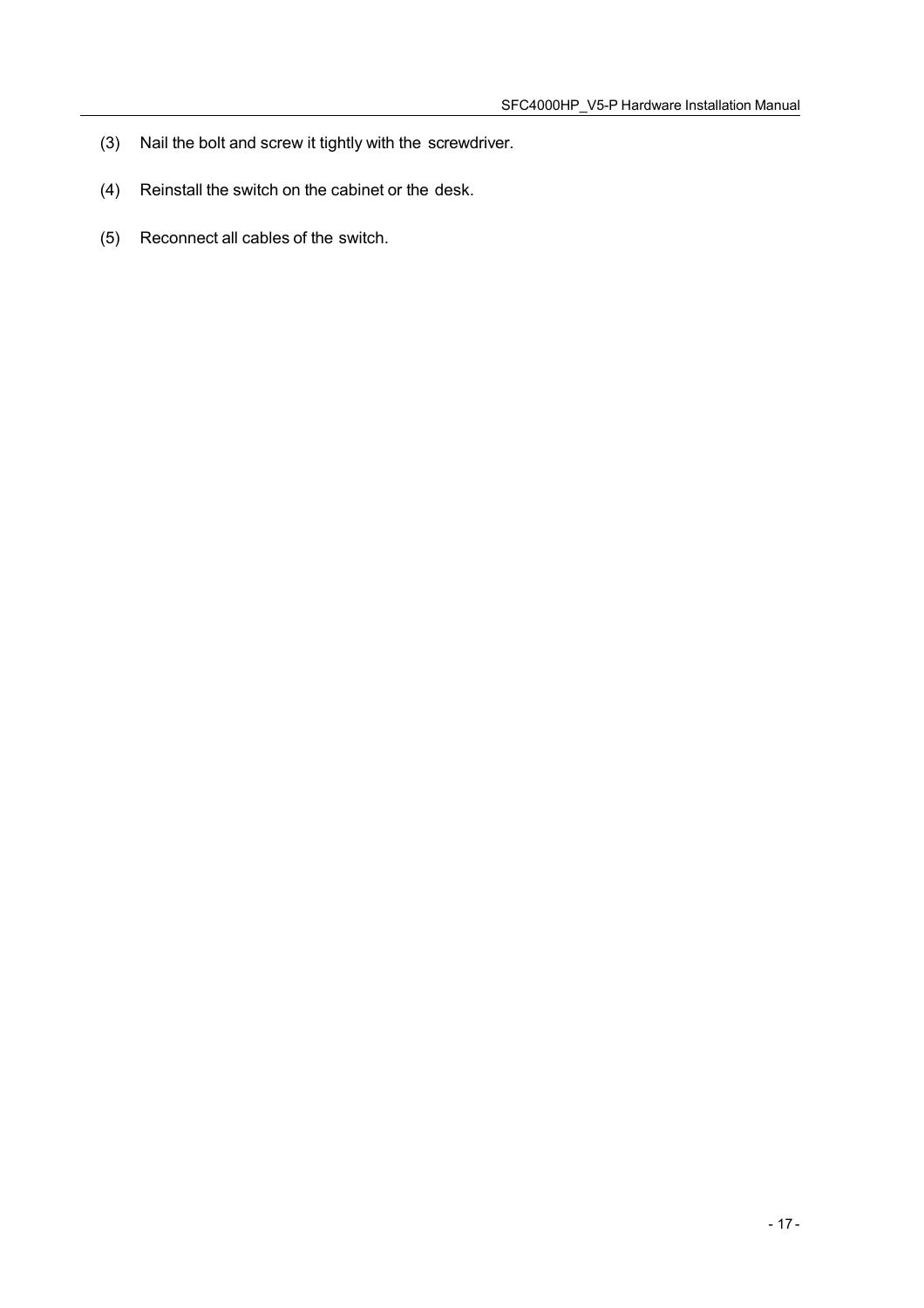# <span id="page-20-0"></span>**Chapter 5 Hardware Fault Analysis**

The part describes how to remove the fault from the switch.

## 1. Fault Separation

The key for resolving the systematic faults is to separate the fault from the system. Yo u can compare what the system is doing with what the system should do to detect the fault. You need to check the following subsystems:

- Power and cooling systems—power and fan
- Port, cable and connection—ports on the front template of the switch and the cables connecting these ports
- 1. Faults Relative with Power and Cooling System

Do the following checkups to help remove the fault:

- When the power on-off is at the "ON" location, check whether the fan works n ormally. If the fan does not work well, check the fan.
- The working temperature of the switch is from 0 to 40 Celsius degrees. If the switch is too hot, check whether the air outlet and air inlet are clean and then do relative operations in section 2.3 "Requirements for Common Locations".
- If the switch cannot be started and the PWR indicator is off, check the power.
- 2. Faults Relative with Port, Cable and Connection

Do the following checkups to help remove the fault:

 If the port of the switch cannot be linked, check whether the cable is correctly connected and whether the peer connection is normal.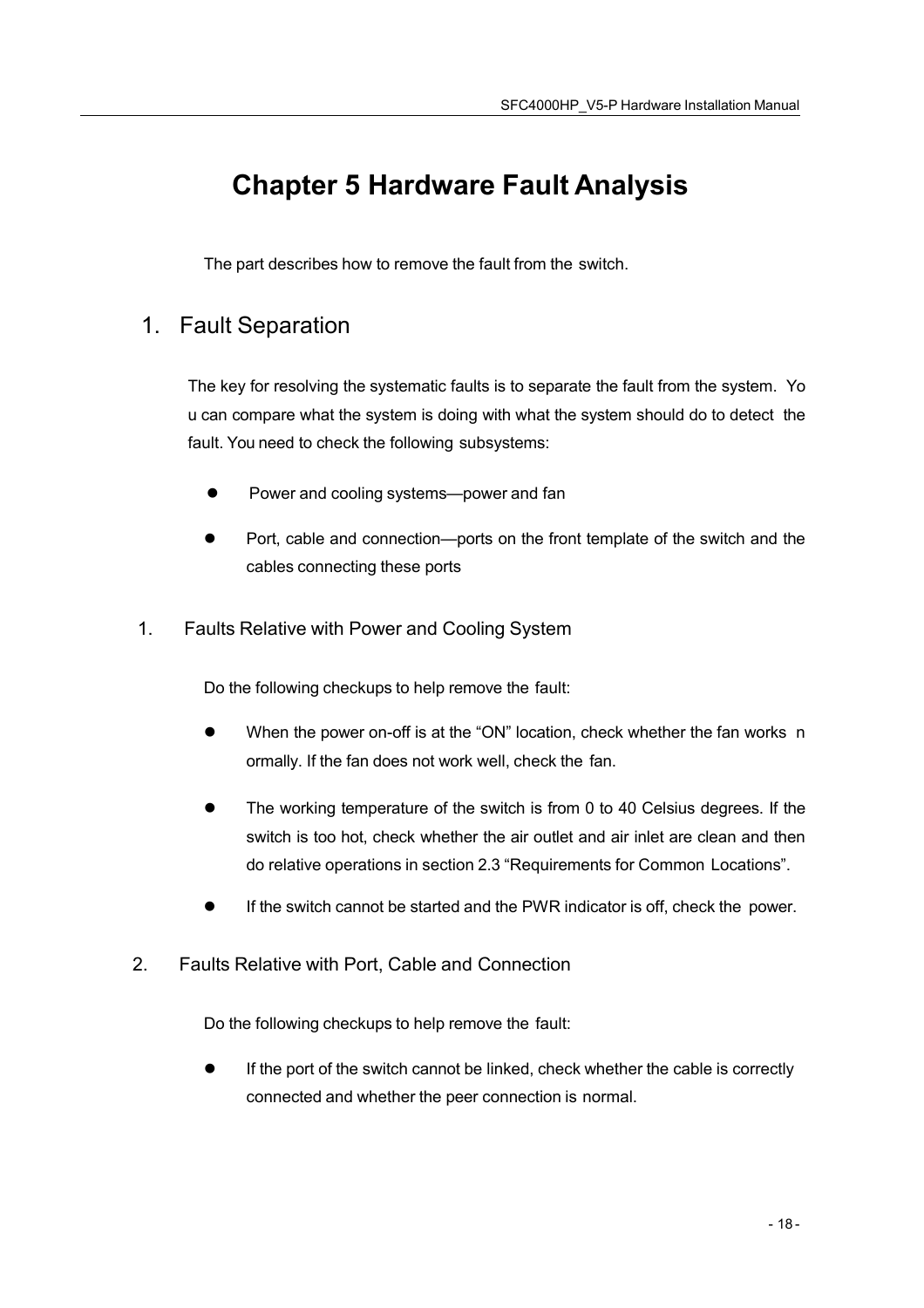- <span id="page-21-0"></span> If the power on-off is at the "ON" location, check the power supply and the power cable
	- **If the console port does not work after the system is started up, check whethe** r the console port is set to a baud rate of 9600 bps, eight data bits, no sum ch eck bit, one stop bit and no traffic control.

## 5.2 Indicator Description

.

The following table shows the indicators of the SFC4000HP\_V5-P switch and their description:

| No. | Abbrey.            | Name                 | Description                                                                                                                            |
|-----|--------------------|----------------------|----------------------------------------------------------------------------------------------------------------------------------------|
| 1   | <b>SYS</b>         | System indicator     | When the indicator is always<br>on, the system is being started<br>up.<br>When the indicator flickers, the<br>system works well.       |
| 2   | <b>PWR</b>         | Power indicator      | When the switch is powered on,<br>the indicator is on.                                                                                 |
| 3   | LINK/ACT/Spee<br>d | Port indicator above | If the indicator is always on, it<br>means that the connection is<br>linked.<br>If the indicator is off, the port is<br>not connected. |
| 4   | <b>POE</b>         | Port indicator below | If the indicator is always on, the<br>port has connected to PD and<br>the PoE works normal.                                            |